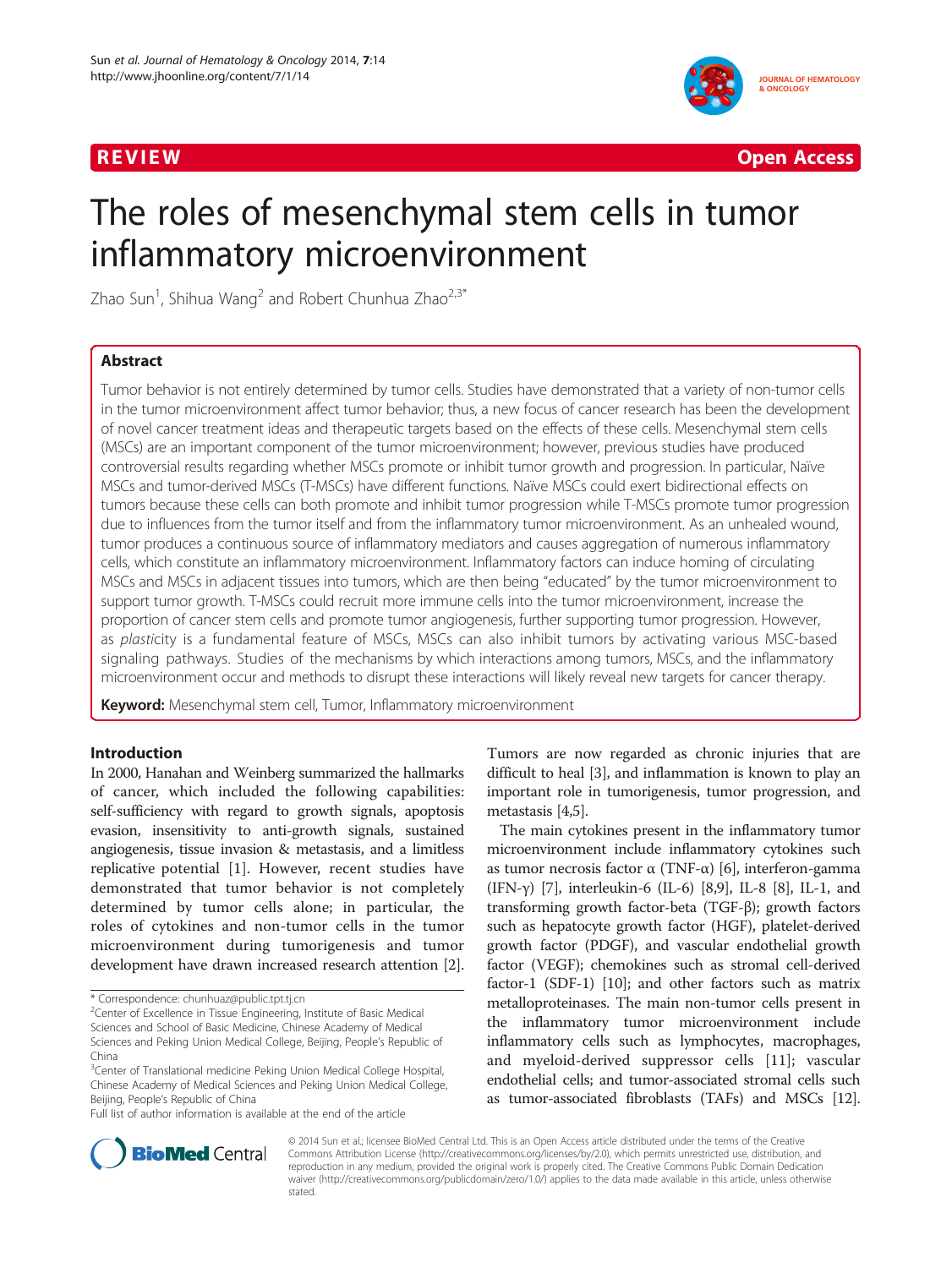These non-tumor cells support and facilitate tumor development.

MSCs were first discovered in the bone marrow, although they account for only  $1/10^5$  nucleated bone marrow cells. MSCs and MSC-differentiated stromal cells play supportive roles in hematopoiesis and hold potential for a variety of diseases [\[13](#page-7-0)]. Chromosomal or functional abnormalities in MSCs could be present in various malignant hematological diseases such as myelodysplastic syndromes [[14,15\]](#page-7-0), lymphocytic leukemia [[16\]](#page-7-0), multiple myeloma [\[17](#page-7-0)], acute myeloid leukemia [\[18,19\]](#page-7-0), and chronic myeloid leukemia [[20\]](#page-7-0). Defects in MSCs can lead to hematopoietic abnormalities. It has been conjectured that MSCs might also exhibit functional abnormalities in solid tumors. MSCs are not particularly prevalent in solid tumor tissues, accounting for only 0.01% of the total cell number within these tissues [\[21\]](#page-7-0). However, the role of MSCs in this context has drawn increasing attention from researchers.

Prior reports have produced controversial results regarding the roles of MSCs in solid tumors. Certain studies have demonstrated that MSCs can inhibit tumor proliferation [[22](#page-7-0)] and promote tumor cell apoptosis [\[23](#page-7-0)], whereas other investigations have revealed that MSCs promote the epithelial-mesenchymal transition (EMT) during tumor progression [[24](#page-7-0)] and increase the proportion of stem cells in tumors [\[25](#page-7-0)]. MSC membranes express receptors for a number of different growth factors and inflammatory cytokines, and MSCs exhibit plasticity; specifically, in different microenvironments or under different induction conditions, MSCs can differentiate into cells of various types or functions that play different roles in tumor development. Therefore, studies of the tumor-specific roles of MSCs must account for the effects of the inflammatory tumor microenvironment.

Below, we will separately discuss the effects of tumors and the tumor inflammatory microenvironment on MSC homing and differentiation, the different functions of naïve MSCs from normal tissues and tumor tissue-derived MSCs (tumor tissue-educated MSCs; T-MSCs), and the potential mechanisms by which tumors "educate" MSCs.

#### The mechanisms of MSC homing to tumor tissues

The influence of the inflammatory tumor microenvironment enables MSCs to specifically home to tumor tissues while avoiding peritumoral normal tissues [\[24\]](#page-7-0). MSCs can home to nearly all inflammation sites, including ischemic myocardial tissues, wounded skin regions, and the gastrointestinal mucosa after radiotherapy.

Researchers have established a tumor model in which MSCs isolated from fluorescent mice are introduced into non-fluorescent mice (by either replacing the bone marrow cells of the tumor-bearing mice with enhanced green fluorescent protein (EGFP)-positive bone marrow

cells or by subcutaneously transplanting EGFP-positive adipose tissues into tumor-bearing mice) [\[26](#page-7-0)]. The results from this model have demonstrated that MSCs in mouse tumor tissues might be derived from the bone marrow; in other words, these MSCs might be circulating bone marrow MSCs. Adipose tissues near tumors provide another source of MSCs in tumors. There are certain differences in the outcomes produced in tumor tissues by MSCs derived from these two sources.

Tumors and their microenvironments induce MSC homing through mechanisms that depend mainly on various inflammatory cytokines, chemokines, growth factors, and other factors (Figure [1](#page-2-0)). These major factors in MSC homing are discussed below. First, inflammatory cytokines. The first step in the homing of circulating MSCs to tumor tissue is MSCs adhesion to the vascular endothelium, followed by crossing of the endothelial layer. Uchibori et al. and Teo et al. detected high concentrations of TNF-α in tumor tissues. TNF-α upregulates vascular cell adhesion molecule-1 (VCAM-1) expression on MSCs, thereby promoting the adhesion of MSCs to endothelial cells. IL-1β and IFN-γ can produce similar effects [\[27,28\]](#page-7-0). Because MSCs express IL-6 receptors, high IL-6 concentrations in tumor tissues could directly induce the accumulation of MSCs in these tissues. Additionally, Liu et al. found that IL-6 induces high expression levels of the CXC motif ligand (CXCL) chemokines CXCL7, CXCL6, and CXCL5 in MSCs [\[29\]](#page-7-0). Second, chemokines. Tumor cells secrete large quantities of SDF-1 [\[30,31\]](#page-7-0), and MSCs express the SDF-1 receptor CXC chemokine receptor 4 (CXCR4). Therefore, an SDF-1 concentration gradient could induce MSC migration [\[32\]](#page-7-0). Third, growth factors. PDGF, HGF, and other growth factors could induce the migration of MSCs to tumor cells [\[27,33](#page-7-0)]. Finally, other factors. Various other factors such as hypoxia-inducible factor 1 (HIF-1) also play crucial roles in MSC homing. Tumors typically grow under hypoxic conditions. In hypoxic environments, breast cancer cells express high levels of HIF-1, which promotes the expression of CXC chemokine receptor 3 (CXCR3) and CXC chemokine receptor 5 (CXCR5) on breast cancer cell lines. MSCs express high levels of CXCL10 and the chemokine CC motif ligand 5 (CCL5). Therefore, MSCs are recruited to breast cancer areas and can promote breast cancer metastasis to the lung and lymph nodes. Thus, the homing of MSCs to tumors results from the combined effects of multiple cytokines. The major cytokines involved in this process are summarized in Table [1](#page-3-0) (below).

#### The outcomes of MSC homing to tumor tissues

MSCs are known to exhibit plasticity. MSCs that home to tumors can exist in 3 forms due to the effects of the inflammatory tumor microenvironment.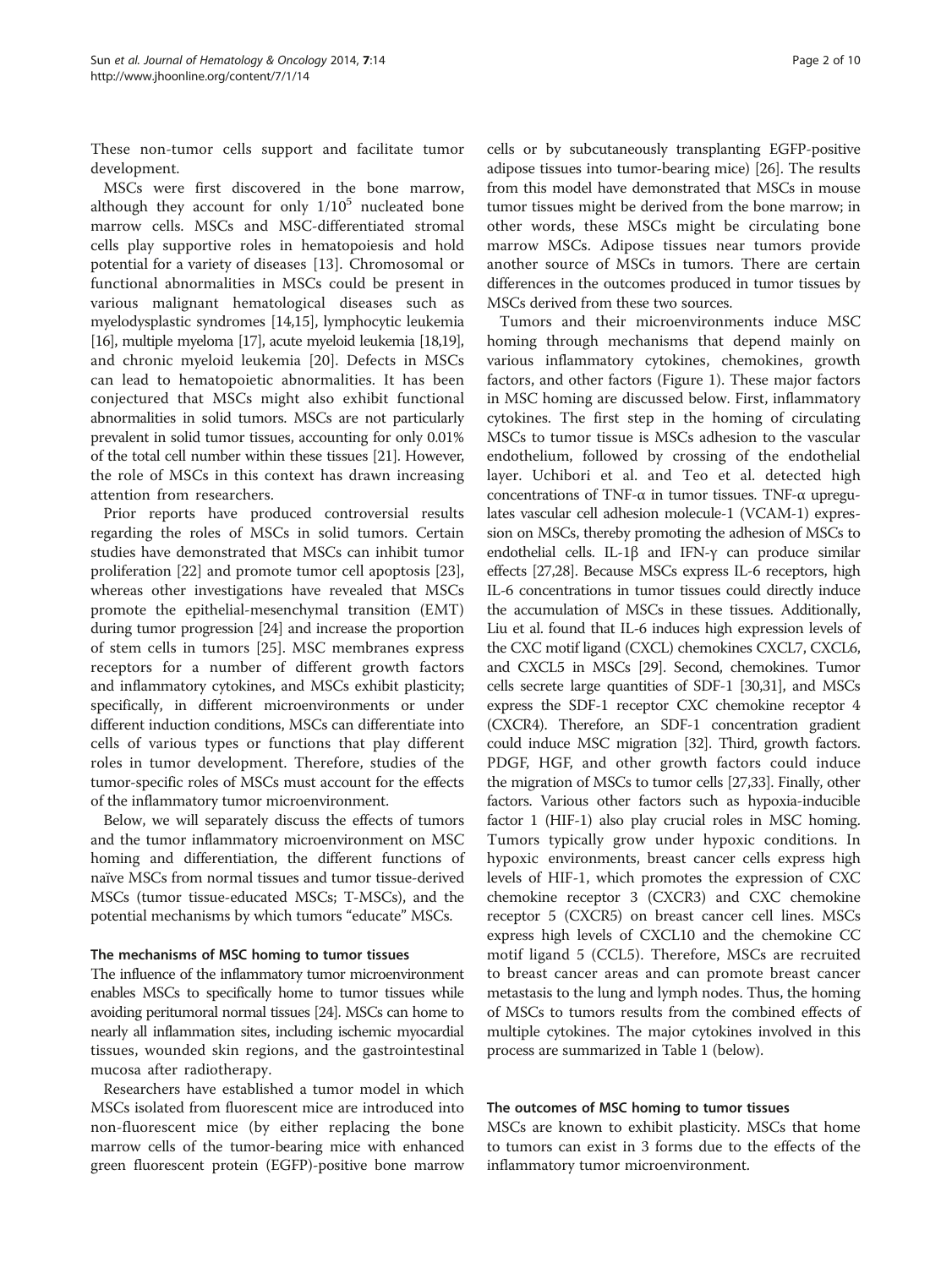<span id="page-2-0"></span>

MSCs that are recruited to tumor tissues might continue to exist as MSCs. Numerous studies have confirmed that MSCs can be isolated from solid tumor tissues. These isolated MSCs are similar to normal tissue-derived MSCs (N-MSCs) with respect to morphology, phenotype, and multilineage differentiation capacity. However, T-MSCs and N-MSCs exhibit significant functional differences. We will describe these differences in detail later in this paper.

In tumor tissues, MSCs can also differentiate into tumor-associated myofibroblasts (TAFs; also known as cancer-associated myofibroblasts). TAFs and MSCs exhibit similar phenotypes; additionally, both cell types secrete similar cytokines. However, compared to MSCs, TAFs secrete significantly higher levels of TGF-β, VEGF, IL-4, and IL-10 [[41,42\]](#page-8-0); moreover, TAFs express various specific markers such as α-smooth muscle actin (α-SMA), PDGF receptor-β (PDGFR-β), desmin, fibroblast-specific protein (FSP), and fibroblast activation protein (FAP) [\[26](#page-7-0)[,43-46\]](#page-8-0). TAFs isolated from tumors or tumor-conditioned medium-induced myofibroblasts promote tumor growth, whereas myofibroblast-like cells derived from 5-azacytidine-induced MSCs do not produce this effect.

Tumor tissues contain large quantities of various angiogenic factors such as VEGF. In vitro studies have revealed that VEGF induction can induce MSCs to differentiate into vascular endothelial cells and even form three-dimensional vascular structures. However, the question of whether MSCs within tumors can

differentiate into vascular endothelial cells in vivo remains controversial. In mouse models of breast cancer [\[44\]](#page-8-0) and colon cancer [[45](#page-8-0)], MSCs promoted tumor angiogenesis but did not differentiate into cluster of differentiation 31 (CD31) or von Willebrand factor (vWF)-positive endothelial cells. MSCs have only been known to differentiate into CD31-positive vascular endothelial cells, rather than into TAFs (α-SMA-positive cells), in a mouse model of melanoma [\[47](#page-8-0)]. An in vivo study by Kidd et al. found that the  $FAP^+$  and  $FSP^+$  TAF cells in tumor tissues were mainly derived from bone marrow MSCs, whereas vascular endothelial cells in tumor tissues were largely derived from nearby adipose tissues [[26](#page-7-0)]. Thus, after circulating bone marrow MSCs and peritumoral adipose tissue-derived MSCs home to tumors, these two types of MSCs might differentiate along different pathways.

#### The characteristics of T-MSCs

MSCs in tumor tissues are significantly affected by both tumor cells and the chronically inflammatory tumor microenvironment. In the following paragraphs, we will discuss the differences between T-MSCs and N-MSCs and the mechanisms that underlie these differences.

Many researchers have demonstrated that MSCs are non-neoplastic and chromosomally normal in solid tumors [\[48,49\]](#page-8-0). However, Lin et al. found that in certain colon cancer patients, MSCs isolated from tumor tissues exhibited the same chromosomal abnormalities that were present in the colon cancer cells, while in the remaining patients, the tumor cells exhibited chromosomal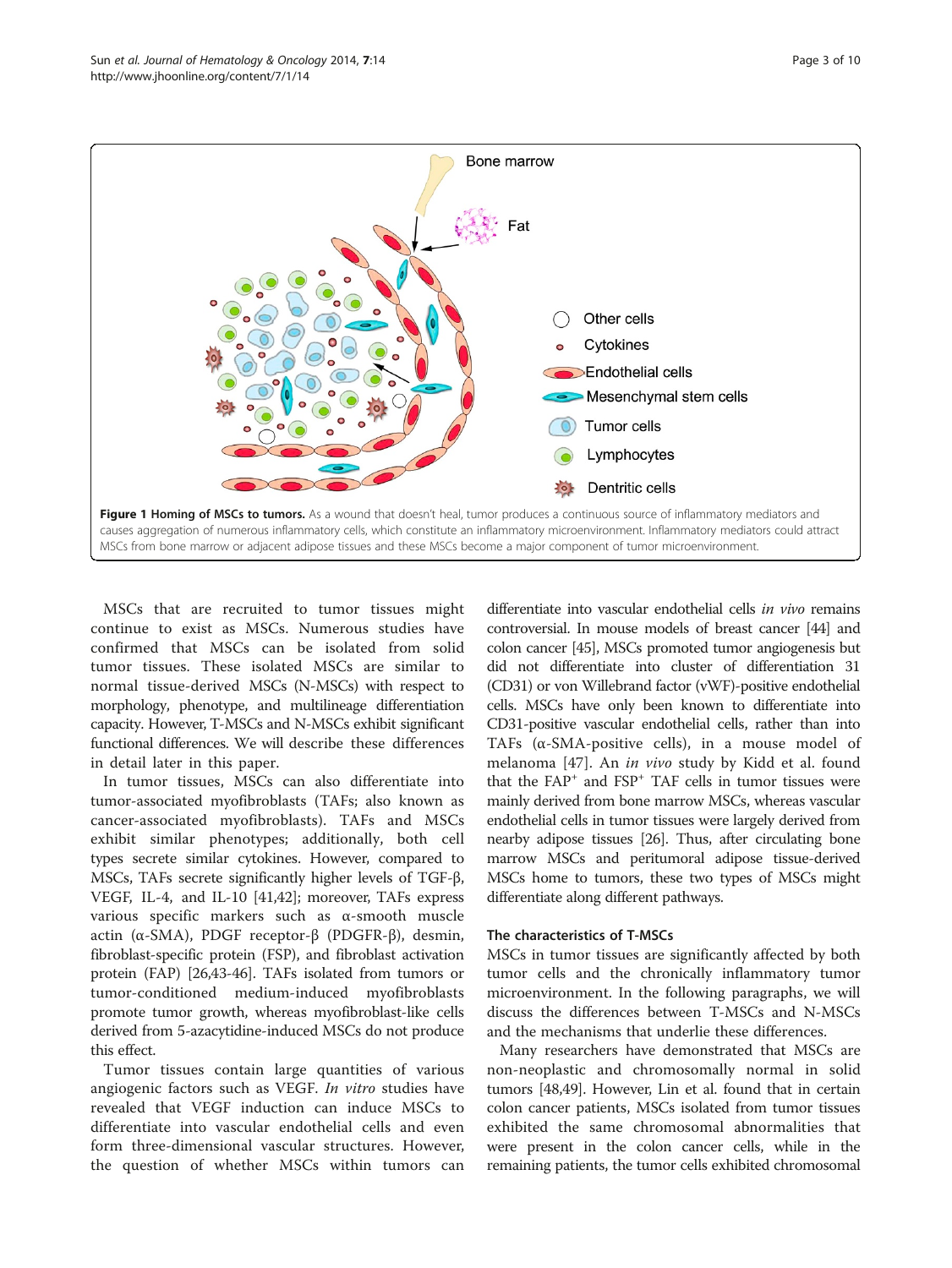<span id="page-3-0"></span>Table 1 Cytokines involved in the homing of MSCs to tumors

| Category               | Literature references |
|------------------------|-----------------------|
| Inflammatory cytokines |                       |
| $TNF-a$                | [27, 28]              |
| $IFN-Y$                | $[27]$                |
| $IL-1\beta$            | $[27]$                |
| $IL-6$                 | [29, 34]              |
| $IL-8$                 | $[35]$                |
| Growth factors         |                       |
| $TGF - \beta$          | $[36]$                |
| PGF                    | $[33]$                |
| <b>PDGF</b>            | [27]                  |
| <b>HGF</b>             | $[27]$                |
| Chemokines             |                       |
| SDF-1/CXCR4            | [30, 31]              |
| <b>MMP</b>             | [37]                  |
| VCAM-1                 | $[38]$                |
| CXCL (GRO-a)           | [29, 35]              |
| $MCP-1$                | $[39]$                |
| Other factors          |                       |
| $HIF-1$                | $[33]$                |
| $LL-37$                | $[40]$                |

abnormalities but the MSCs remained chromosomally normal [\[50\]](#page-8-0). Moreover, p53 expression was observed to be generally low or absent in colon cancer-derived MSCs [\[50](#page-8-0)]. Wang et al. found that in MSCs, long-term stimulation with TNF- $α$ , IFN- $γ$ , and other factors could upregulate the expression of various proto-oncogenes such as c-Fos and c-Myc by activating the nuclear factor-kappa B (NF-kB) signaling pathway. T-MSCs and N-MSCs have similar phenotypes [[48-52](#page-8-0)]; in particular, both types of MSCs express high levels of CD29, CD44, CD90, and CD105, but low levels of hematopoietic cell markers. The following differences between T-MSCs and N-MSCs have been observed: first, there are more MSCs in tumor tissues than in normal tissues. For instance, this phenomenon is quite evident in an examination of osteosarcoma tissues, as an average of 1117 clones of MSCs can be obtained from 10 [[5](#page-7-0)] osteosarcoma cells, but only 1.3 clones can be obtained from 10 [\[5\]](#page-7-0) normal bone marrow cells [\[49](#page-8-0)]. Examinations of specimens from cancer patients have also demonstrated that MSCs are more prevalent in tumor tissues than in adjacent normal tissues [\[53\]](#page-8-0). Second, T-MSCs exhibit a significantly greater proliferative capacity than N-MSCs. In particular, T-MSCs isolated from ovarian [\[48\]](#page-8-0), pulmonary [[46](#page-8-0)], stomach [[54\]](#page-8-0), and prostate [[55](#page-8-0)] cancers, as well as pediatric neuroblastoma, teratoma, Ewing sarcoma, and rhabdomyosarcoma specimens [[56](#page-8-0)], had shorter doubling

times than N-MSCs. This phenomenon might occur because T-MSCs express a number of proliferation-related genes such as murine double minute 2, p21, and the zinc finger transcriptional factor sal-like protein 4 that are not expressed by N-MSCs [\[54\]](#page-8-0). Third, T-MSCs exhibit varying differentiation capabilities. Only a small subset of the MSCs isolated from pediatric neuroblastoma, teratoma, Ewing sarcoma, and rhabdomyosarcoma specimens could be induced to differentiate into adipocytes; however, these T-MSCs responded to osteogenic induction similarly as N-MSCs [\[56\]](#page-8-0). Fourth, T-MSCs exhibit stronger migratory capabilities than N-MSCs. Gastric cancer-derived MSCs were shown to possess particularly strong migratory capabilities [\[54](#page-8-0)]. Finally, T-MSCs exhibit strong drug resistance. MSCs derived from non-small-cell lung cancer were more resistant to cisplatin when compared with MSCs derived from normal lung tissue. Additional functional differences between T-MSCs and N-MSCs will be discussed further in the following section that describes the effects of T-MSCs on tumors.

# The effects of MSCs on tumors and the mechanisms that underlie these effects

MSCs might exhibit extremely different functions in distinct microenvironments because various signaling pathways can be activated in these cells. As a result, highly controversial results have been reported in prior studies that addressed the role of MSCs in tumor development. Therefore, it is very important to examine how MSCs in different states affect tumors. Generally, the MSCs used for clinical treatment are naïve MSCs that were cultured in vitro from normal tissue sources. These exogenous N-MSCs can carry exogenous genes, because they home to tumor tissues and are therefore expected to produce anti-tumor effects. Interactions between MSCs and tumor cells in tumor tissues could become a new cancer therapy target. In the following paragraphs, we will discuss the effects of naïve MSCs, T-MSCs, and MSCs that have been treated with various cytokines on tumors.

# The effects of naïve (innate) MSCs on tumors

The earliest studies of MSCs and tumors focused on the effects of naïve MSCs on tumors. Naïve MSCs can inhibit tumor cell proliferation when co-cultured with tumor cells in vitro. Ramasamy et al. reported that N-MSCs could inhibit the proliferation of leukemia cell lines and solid tumor cell lines in vitro. This inhibitory effect of N-MSCs was dose-dependent, with stronger levels of inhibition observed at higher proportions of N-MSCs [\[57](#page-8-0)]. The underlying mechanism of this effect could involve the N-MSC-mediated secretion of soluble factors such as Dickkopf-related protein 1, which inhibits Wnt signaling pathways in tumor cells; Wnt pathway inhibition could, in turn, decrease c-Myc and Cyclin D2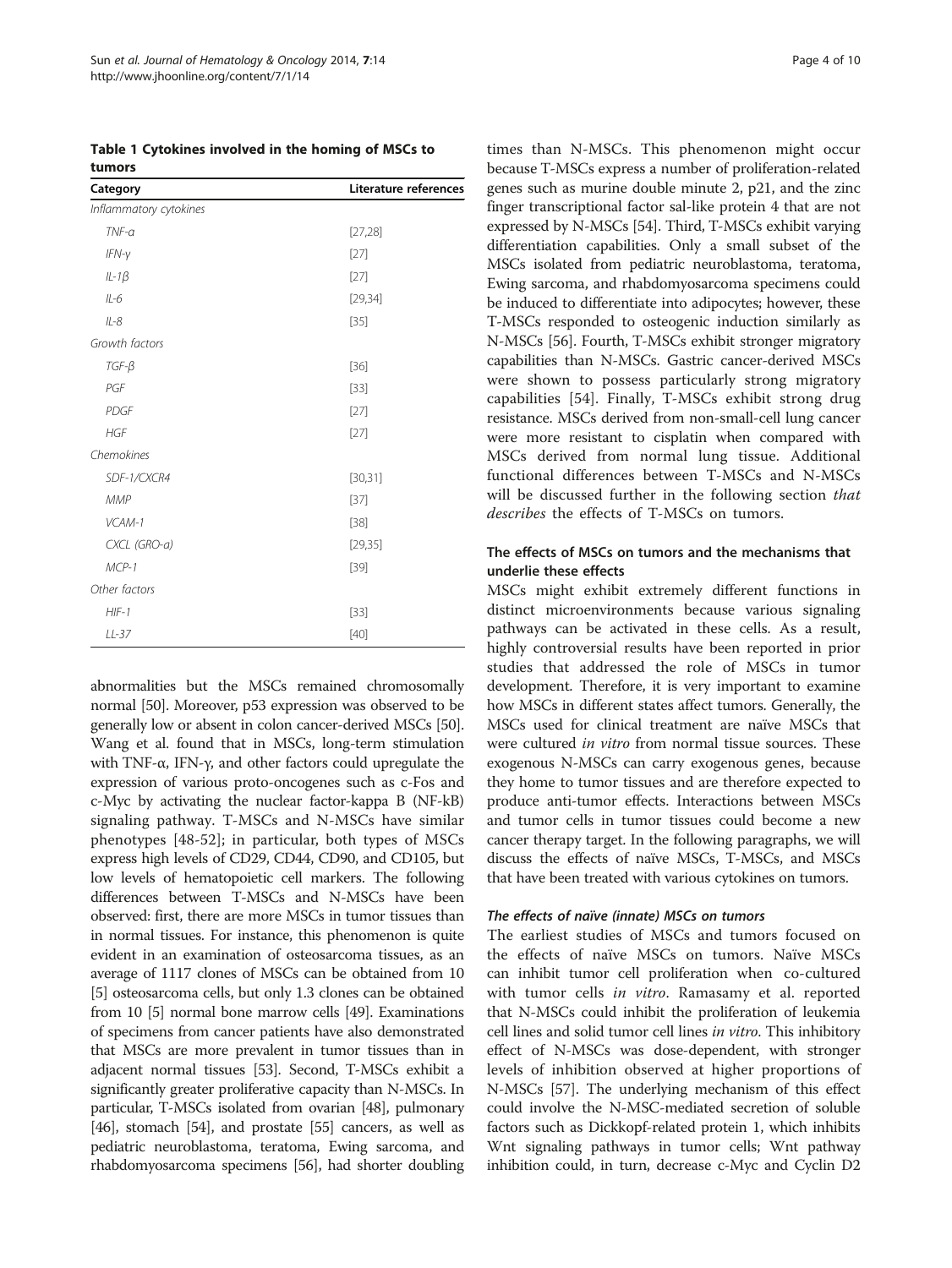expression and upregulate  $P21^{\text{CIP1}}$  and  $P27^{\text{KIP1}}$  expression, resulting in the suppression of cell cycle progression [[22](#page-7-0)[,58](#page-8-0)-[60](#page-8-0)]. Naïve MSCs also induce apoptosis in tumor cells [\[23\]](#page-7-0). The mechanisms that underlie this effect could involve the upregulation of caspase 3, an apoptosis-related protease [[58](#page-8-0)]. Additionally, naïve MSCs indirectly suppress tumor growth by inhibiting angiogenesis. N-MSCs can inhibit angiogenesis by inducing apoptosis in vascular endothelial cells [[61,62](#page-8-0)] or by directly inhibiting vascular network formation [\[63\]](#page-8-0). However, opposing results have also been reported. In an animal model of prostate cancer, MSCs were shown to promote fibroblast growth factor 2 (FGF2) secretion by PC3 cells. MSCs were also observed to enhance the expression of endothelin-1 in colon cancer cell lines [\[64\]](#page-8-0), thereby promoting tumor angiogenesis [[30](#page-7-0)]. In a melanoma model, MSCs directly differentiated into vascular endothelial cells [\[47\]](#page-8-0). Cancer stem cells (CSCs) contribute to tumorigenesis, metastasis and recurrence of tumors [\[65\]](#page-8-0). Naïve MSCs can also enhance the proportion of CSCs in tumor cell populations. Nishimura et al. observed that co-culturing gastric cancer cell lines with MSCs increased the proportion of CD133-positive gastric cancer cells [[25,](#page-7-0)[65\]](#page-8-0). Similarly, Liu et al. found that co-culturing breast cancer cell lines and MSCs increased the percentage of Aldefluor + cells among the cancer cells. In animal models, MSCs were found to form stem cell niches in breast cancer tissues, with higher proportions of breast cancer stem cells present in the vicinities of these niches than at other sites [\[29](#page-7-0)]. Furthermore, naïve MSCs promote tumor cell migration. This effect might occur in response to various chemokines that are expressed by MSCs, including CCL5 [[66,67](#page-8-0)], CXCR4 [\[68\]](#page-8-0), intercellular adhesion molecules (ICAMs), and vascular cell adhesion molecules (VCAMs) [[69](#page-8-0)]. These chemokines can function in a paracrine manner to not only promote tumor invasion and tumor migration but also facilitate EMT among tumor cells [[70,71](#page-8-0)]. Finally, in vivo, naïve MSCs can suppress immune responses, thereby promoting tumor growth [[72\]](#page-8-0).

In summary, naïve MSCs have been reported to exert bidirectional effects on tumor progression, and different researchers have discrepancies on whether these MSCs exert tumor-promoting or tumor-suppressing effects. These discrepancies might reflect differences in experimental conditions, as the results of each experiment reveal only one aspect of the mechanisms by which N-MSCs affect cancer cells. Additionally, the same researchers could obtain completely opposite results from in vivo and in vitro experiments. For instance, Ramasamy et al. reported that N-MSCs inhibited tumor proliferation in vitro, but that injecting MSCs could promote tumor growth in nude mice. Ramasamy et al. explained these findings by proposing that MSCs might form matrices to provide nutritional support or form cancer stem cell niches [\[57](#page-8-0)]. In fact, after in vitro-cultured N-MSCs home to tumors within animals, the N-MSCs will be clearly affected by these tumors, and the states and functions of the N-MSCs will be altered. Therefore, it is unsurprising that in vivo and in vitro studies of N-MSCs would yield differing results (Figure [2](#page-5-0)).

### The effects of T-MSCs on tumors

 $\frac{1}{\text{than N-MSCs}}$  Ren et al. found that, relative to bone marrow-derived MSCs (BM-MSCs), MSCs isolated from mouse lymphomas (L-MSCs) more strongly promoted tumor growth. This effect was mainly due to the high expression of CC motif chemokine receptor 2 (CCR2) ligands in these cells, which could recruit immunosuppressive cells such as CD11b<sup>+</sup> Ly6C<sup>+</sup> monocytes, F4/80<sup>+</sup> macrophages, and CD11b<sup>+</sup>Ly6G<sup>+</sup> neutrophils to lymphoid tissues. Monocyte/macrophage depletion or CCR2 gene knockout eliminated the L-MSC-mediated tumor-promoting effects [\[21\]](#page-7-0). Compared to MSCs isolated from normal breast tissues, MSCs derived from breast cancer tissues express higher levels of the immunosuppressive factors IL-4, IL-10, and TGF-β1. Furthermore, co-culturing peripheral blood mononuclear cells with breast cancer-derived MSCs increased the proportion of CD4+CD25hiFoxp3+ regulatory T cells [[73](#page-8-0)]. Cervical cancer-derived MSCs significantly reduced the expression of human leukocyte antigen (HLA) class I molecules (HLA-A\*0201) on the surface of cervical cancer line cells, thereby inhibiting the cytotoxic effects of antigen-specific T cells on these cervical cancer cells [[74\]](#page-8-0). MSCs isolated from pediatric sarcomas inhibited the cytotoxic effects of natural killer (NK) cells by reducing the expression of the NK cell receptors NKp44 and NKp46 [[56\]](#page-8-0).

T-MSCs play a role in promoting EMT Examinations of tissue sections from pancreatic cancer patients revealed that pancreatic cancer cells near T-MSCs exhibit reduced E-cadherin expression and elevated vimentin expression [[75](#page-8-0)]. Additionally, CCL5 expression is upregulated in MSCs from prostate cancer and breast cancer cell lines. The upregulation of CCL5 expression is known to increase the expression of various EMT-related genes such as zinc finger E-box-binding homeobox 1, Snail, and CXCR4 [\[24,](#page-7-0)[67](#page-8-0)].

T-MSCs promote tumor cell proliferation McLean et al. reported that human ovarian cancer-derived MSCs promoted tumor cell proliferation in mice, with an accompanying increase in the proportion of Ki-67-positive tumor cells; in contrast, as noted above, N-MSCs did not significantly promote tumor proliferation [[48](#page-8-0)].

In vitro co-culture experiments have demonstrated that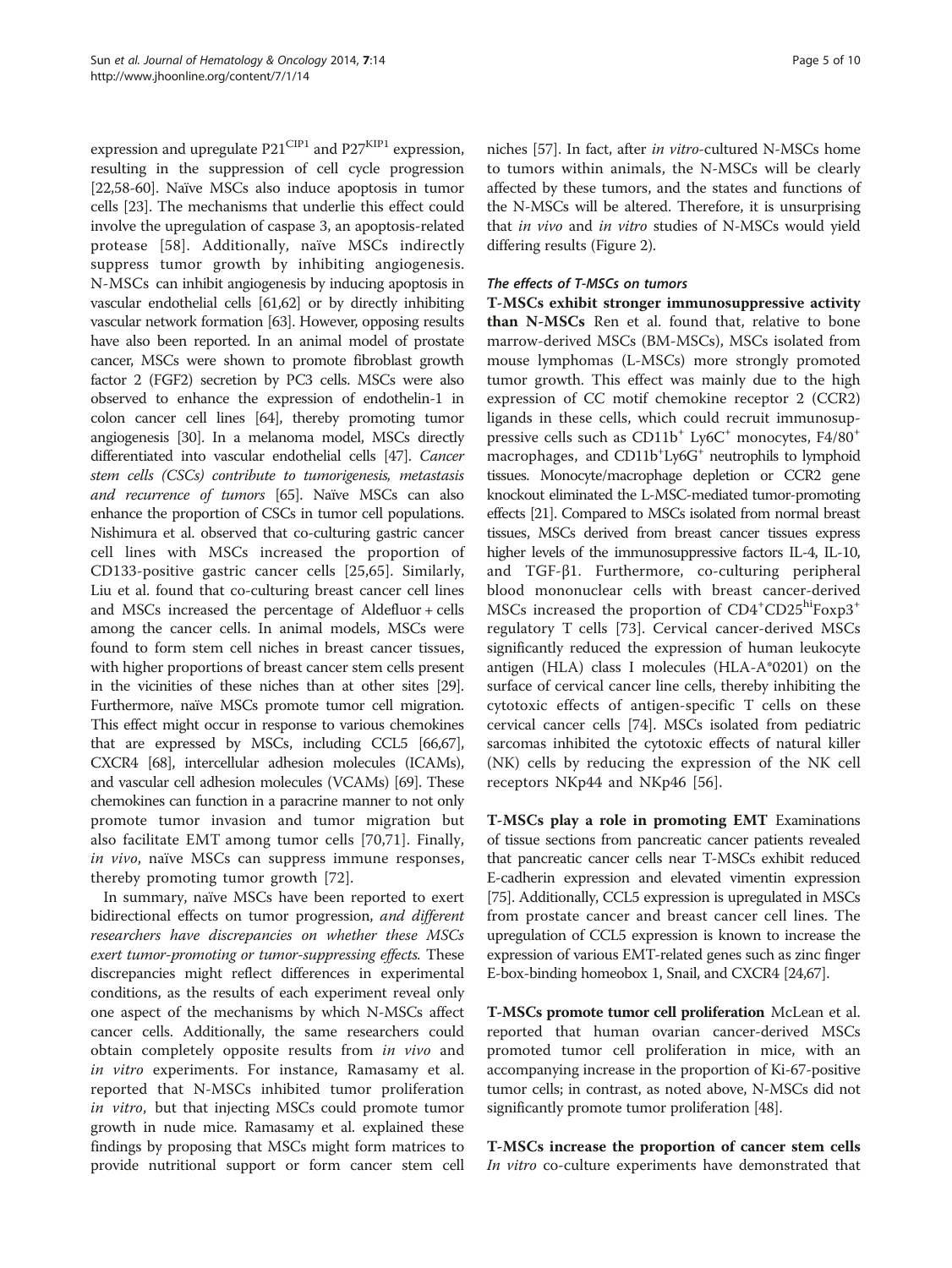<span id="page-5-0"></span>

co-culture with T-MSCs can increase the proportion of cancer stem cells in ovarian cancer cell population. The mechanism that underlies this effect might be related to the greater expression levels of the bone morphogenetic proteins (BMPs) BMP2, BMP4, and BMP6 in ovarian cancer-derived MSCs, relative to N-MSCs. In particular, in vitro experiments indicated that BMP2 could simulate the effects of T-MSCs on cancer stem cells. Inhibition of the BMP signaling pathway abolished the MSC-mediated promotion of tumor growth [\[48\]](#page-8-0). Co-cultures of prostate cancer cells and BM-MSCs significantly increased the secretion of CCL5 by BM-MSCs. In prostate cancer cell lines, CCL5 enhanced the proportion of stem cells (CD133<sup>+</sup> cells) in cell populations and promoted sphere formation [\[24\]](#page-7-0).

To summarize the above-described findings, in contrast to naïve MSCs, T-MSCs indisputably promote tumor progression (Figure 2).

# TLR4-mediated MSC activation

Tumors, the inflammatory tumor microenvironment, and T-MSCs typically form a mutually reinforcing vicious cycle. However, the activation of various surface receptors on MSCs could induce MSCs to adopt tumor-inhibiting phenotypes. Waterman et al. found that after activating Toll-like receptor 4 (TLR4) on MSCs with lipopolysaccharide (LPS) stimulation, MSCs secreted large quantities of various proinflammatory mediators, including IL-17, IL-3, monokine induced by gamma-interferon (MIG), macrophage inflammatory protein-1 beta (MIP1b), and granulocyte-macrophage colony-stimulating factor (GM-CSF). In vitro experiments have indicated that MSCTLR4, a proinflammatory MSC phenotype induced by TLR4 priming, supports T cell activation. MSCTLR4 promoted inflammation in a mouse model of inflammatory lung injury. In an ovarian cancer model,  ${\rm MSC^{TLR4}}$  acted to recruit F4/80<sup>+</sup> leukocytes (likely macrophages) and monocytes, whereas naïve MSCs recruited tumorassociated granulocytes [\[76\]](#page-8-0). Therefore, in a mouse model of ovarian cancer, MSCTLR4 did not promote tumor growth and metastasis. These results indicate that MSCs could be converted to a phenotype that is detrimental to tumor progression. Further studies are warranted to determine the effects of MSCTLR4 on EMT, stem cell proportions, and angiogenesis in the context of tumors.

# The mechanisms that produce differences between N-MSCs and T-MSCs

In the above discussions, we have described the differences between the effects of naïve MSCs and T-MSCs on tumors. These differences are mainly caused by the cytokines present in the inflammatory tumor microenvironment. MSCs express numerous cytokine receptors and therefore have the capacity to respond to various types of signals. Changes in the biological functions of MSCs can occur through ligand-receptor binding and the resulting activation of the corresponding signal pathways.

# Inflammatory cytokine stimulation can enhance the immunosuppressive effects of MSCs

IFN-γ or TNF-α can enhance the immunosuppressive effects of MSCs [[77,78](#page-8-0)]. Ren et al. found that, similarly to MSCs isolated from lymphomas, TNF-α-treated MSCs expressed high levels of CCR2 ligands and could recruit immunosuppressive cells [\[21](#page-7-0)]. In a mouse model of melanoma, the co-transplantation of B16 cells with IFN-γ and TNF-α-pretreated MSCs promoted tumor growth. IFN- γ and TNF-α pretreatment causes MSCs to secrete large quantities of inducible nitric oxide synthase (iNOS). This disrupted iNOS expression reverses the observed tumor-promoting effects of MSCs [\[79\]](#page-8-0). IL-1α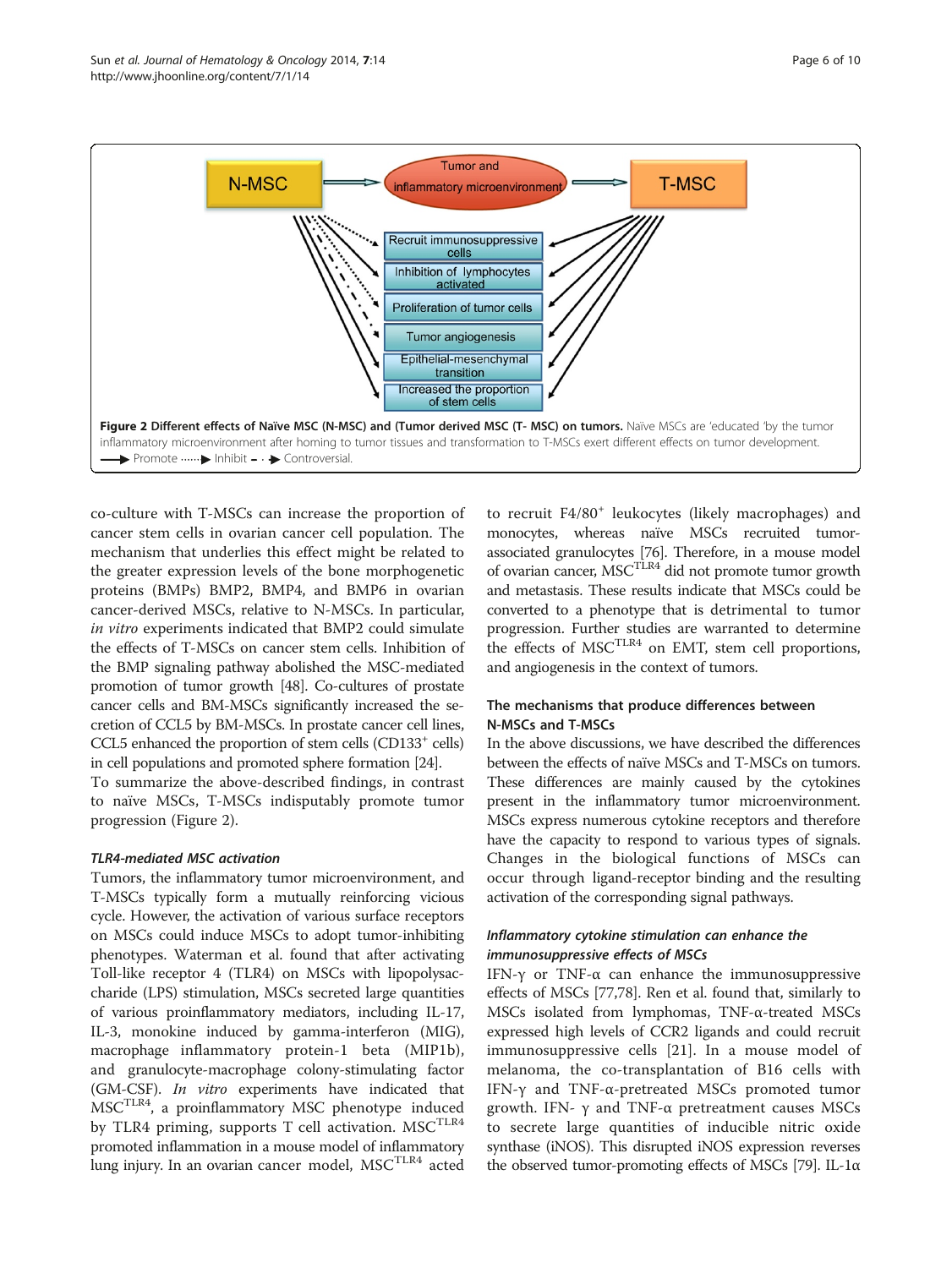pretreatment produces increased TGF-β expression in MSCs. The co-injection of prostate cancer cell lines with IL-1α-treated MSCs promotes tumor growth in mice. This tumor growth-promoting effect of IL-1α-pretreated MSCs can be blocked by siRNAs against TGF-β [[80](#page-8-0)].

# Inflammatory cytokines can enhance the tumor metastasis-promoting effects of MSCs

Inflammatory cytokine stimulation enhances the tumor metastasis-promoting effects of MSCs. There are several potential mechanisms that might underlie this effect; for example, inflammatory cytokines could enhance the ability of MSCs to promote EMT or upregulate the expression of chemokines or ligands by MSCs. MSC pretreatment with IFN-γ and TNF-α upregulates TGF-β expression in the treated MSCs, and TGF-β can promote EMT. Experiments both *in vitro* and in animal models of liver cancer have demonstrated that, compared with conditioned medium from untreated and single-factor treatment groups, conditioned medium from MSCs pretreated with IFN-γ and  $TNF-\alpha$  significantly promoted invasion by liver cancer cells. In mouse models of liver cancer, conditioned medium from pretreated MSCs significantly increased metastasis [[81](#page-8-0)]. MSCs directly pretreated with TGF-β could promote EMT in pancreatic cancer cell lines [[34](#page-7-0)]. TNF- $\alpha$  promotes the expression of the CXCR3 ligands CXCL9, CXCL10 and CXCL11 in MSCs and thereby promotes migration in breast cancer cell lines [\[82](#page-8-0)].

# Inflammatory cytokines promote the secretion of angiogenic factors by MSCs

Pretreatment with IFN-γ and TNF-α induces VEGF expression in MSCs via the HIF-1  $\alpha$  signaling pathway, thereby enhancing the ability of MSCs to promote tumor angiogenesis. Inhibiting HIF-1α expression in MSCs abolishes the ability of MSCs to promote colon cancer growth in an inflammatory tumor microenvironment [\[75\]](#page-8-0).

# Treatment of MSCs with inflammatory cytokines promotes the expression of cancer stem cell-related genes

TGF-β-pretreated MSCs can increase the expression of various stemness-related proteins such as CD133, Nanog, and octamer-binding transcription factor 4 in in pancreatic cancer cells and enhance the sphere-forming capacity of these cancer cells [[77](#page-8-0)].

# The effects of tumor-secreted exosomes on MSCs

Exosomes are small vesicles (typical diameter, 30–100 nm) that are secreted by a variety of living cells. The exosomal lumen mainly contains cytoplasm; thus, exosomes can transport various molecules between cells. Exosomes derived from breast and ovarian cancer cells can cause adipose-derived MSCs to adopt TAF phenotypes, with upregulated α-SMA expression. Additionally, exosomes can promote expression of the tumor-associated factors such as SDF-1, VEGF, CCL5, and TGF-β in MSCs [[78](#page-8-0)[,83](#page-9-0)].

#### Conclusion

Tumors cause inflammation, and inflammatory tumor microenvironments recruit MSCs from the circulation and adjacent tissues to tumor tissues, thereby educating these MSCs to adopt tumor growth-promoting phenotypes. MSCs in tumor tissues recruit additional immunosuppressive cells, resulting in the formation of an immunosuppressive microenvironment in the tumor vicinity. MSCs can also enhance the proportions of cancer stem cells in tumors, promote EMT, and stimulate tumor angiogenesis. These effects contribute to tumor growth, progression, and metastasis, leading to the formation of a vicious cycle.

However, given the plasticity of MSCs, alterations to the activated signaling pathways could potentially convert these MSCs to phenotypes that would inhibit tumor growth and development. Studies of not only the interactions among tumors, MSCs, and the inflammatory tumor microenvironment but also of methods to interrupt these interactions will likely provide new cancer therapy targets.

#### Abbreviations

AMSC: Adipose derived mesenchymal stem cell; BAMB: Bone morphogenetic protein and activin membrane-bound inhibitor; CCL5: Chemokine (C-C motif) Ligand 5; CCR: C-C chemokine receptor; CXCR: chemokine (C-X-C motif) receptor; CXCL: c-x-c motif chenokine; DC: Dendritic cells; EC: Endothelial cell; EMT: Epithelial-mesenchymal transition; ERK: Extracellular signal-regulated kinase; ET-1: Endothelin-1; FAKs: Focal adhesion kinases; HIF-1: Hypoxia inducible factor 1; IDO: Indolamin2,3-dioxygenase; IL: Interleukin; IFN-γ: Interferon-γ; Jak2: Janus kinase 2; MAPK: Mitogen activated protein kinase; MDSC: Myeloid-derived suppressor cells; MMP: Matrix metalloproteinase; MSC: Mesenchymal stem cell; NK cells: Natural killer cells; NF-kB: Nuclear factor-kappa B; N-MSC: Native mesenchymal stem cell; PGE2: Prostaglandin E2; PGF: Placental growth factor; SDF-1: Stromal cell-derived factor-1-alpha; STAT3: Signal tranducers and transcription activators 3; SMA: Smooth muscle actin; TAF: Tumor related fibroblasts; TGF-β: Transforming growth factor-beta; TLR: Toll-like receptor; T-MSC: Tumor derived mesenchymal stem cell; TNF-α: Tumor necrosis factor-α; VCAM: Vasculaer cell adhersion molecule; VEGF: Vascular endothelial growth factor.

#### Competing interests

The authors declare that they have no competing interests.

#### Authors' contributions

All authors contributed to the conception and design of this review, participated in the drafting of the manuscript, and approved its final version.

#### Acknowledgements

I would like to really thank Dr. Qin Han for helpful discussion and figure.

#### Author details

<sup>1</sup>Department of Oncology, Peking Union Medical College Hospital, Chinese Academy of Medical Sciences and Peking Union Medical College, Beijing, People's Republic of China. <sup>2</sup> Center of Excellence in Tissue Engineering, Institute of Basic Medical Sciences and School of Basic Medicine, Chinese Academy of Medical Sciences and Peking Union Medical College, Beijing, People's Republic of China. <sup>3</sup> Center of Translational medicine Peking Union Medical College Hospital, Chinese Academy of Medical Sciences and Peking Union Medical College, Beijing, People's Republic of China.

#### Received: 15 November 2013 Accepted: 31 December 2013 Published: 6 February 2014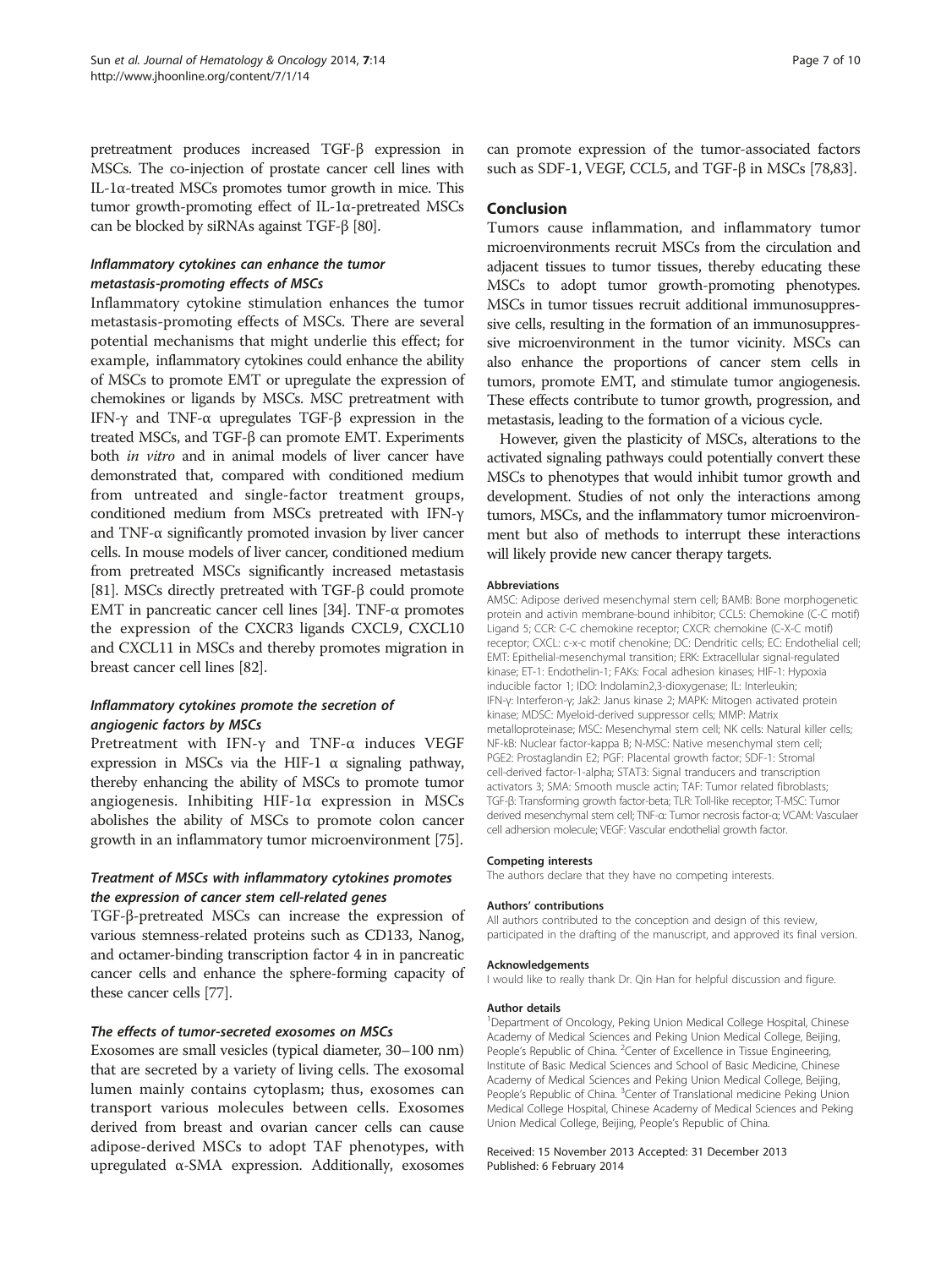#### <span id="page-7-0"></span>**References**

- Hanahan D, Weinberg RA: The hallmarks of cancer. Cell 2000, 100(1):57-70.
- 2. Calon A, Espinet E, Palomo-Ponce S, Tauriello DV, Iglesias M, Cespedes MV, et al: Dependency of colorectal cancer on a TGF-beta-driven program in stromal cells for metastasis initiation. Cancer Cell 2012, 22(5):571–584.
- Riss J, Khanna C, Koo S, Chandramouli GV, Yang HH, Hu Y, et al: Cancers as wounds that do not heal: differences and similarities between renal regeneration/repair and renal cell carcinoma. Cancer Res 2006, 66(14):7216–7224.
- 4. Wu J, Li J, Salcedo R, Mivechi NF, Trinchieri G, Horuzsko A: The proinflammatory myeloid cell receptor TREM-1 controls Kupffer cell activation and development of hepatocellular carcinoma. Cancer Res 2012, 72(16):3977–3986.
- 5. Whiteside TL: The tumor microenvironment and its role in promoting tumor growth. Oncogene 2008, 27(45):5904–5912.
- 6. Al-Zoubi M, Salem AF, Martinez-Outschoorn UE, Whitaker-Menezes D, Lamb R, Hulit J, et al: Creating a tumor-resistant microenvironment: cell-mediated delivery of TNFalpha completely prevents breast cancer tumor formation in vivo. Cell Cycle 2013, 12(3):480–490.
- 7. Spear P, Barber A, Rynda-Apple A, Sentman CL: Chimeric antigen receptor T cells shape myeloid cell function within the tumor microenvironment through IFN-gamma and GM-CSF. J Immunol 2012, 188(12):6389–6398.
- Frederick DT. Piris A, Cogdill AP, Cooper ZA, Lezcano C, Ferrone CR, et al: BRAF inhibition is associated with enhanced melanoma antigen expression and a more favorable tumor microenvironment in patients with metastatic melanoma. Clin Cancer Res 2013, 19(5):1225–1231.
- Hassan H, Greve B, Pavao MS, Kiesel L, Ibrahim SA, Gotte M: Syndecan-1 modulates beta-integrin-dependent and interleukin-6-dependent functions in breast cancer cell adhesion, migration, and resistance to irradiation. FEBS J 2013, 280(10):2216–2227.
- 10. Munson JM, Bellamkonda RV, Swartz MA: Interstitial flow in a 3D microenvironment increases glioma invasion by a CXCR4-dependent mechanism. Cancer Res 2013, 73(5):1536–1546.
- 11. Gorgun GT, Whitehill G, Anderson JL, Hideshima T, Maguire C, Laubach J, et al: Tumor-promoting immune-suppressive myeloid-derived suppressor cells in the multiple myeloma microenvironment in humans. Blood 2013, 121(15):2975–2987.
- 12. D'Souza N, Burns JS, Grisendi G, Candini O, Veronesi E, Piccinno S, et al: MSC and Tumors: Homing, Differentiation, and Secretion Influence Therapeutic Potential. Adv Biochem Eng Biotechnol 2012. Epub ahead of print, doi:10.1007/10\_2012\_150.
- 13. Wang S, Qu X, Zhao RC: Clinical applications of mesenchymal stem cells. J Hematol Oncol 2012, 5:19.
- 14. Zhao Z, Wang Z, Li Q, Li W, You Y, Zou P: The different immunoregulatory functions of mesenchymal stem cells in patients with low-risk or high-risk myelodysplastic syndromes. PLoS One 2012, 7(9):e45675.
- 15. Han Q, Sun Z, Liu L, Chen B, Cao Y, Li K, et al: Impairment in immunomodulatory function of Flk1(+)CD31(−)CD34(−) MSCs from MDS-RA patients. Leuk Res 2007, 31(11):1469–1478.
- 16. Pontikoglou C, Kastrinaki MC, Klaus M, Kalpadakis C, Katonis P, Alpantaki K, et al: Study of the quantitative, functional, cytogenetic, and immunoregulatory properties of bone marrow mesenchymal stem cells in patients with B-cell chronic lymphocytic leukemia. Stem Cells Dev 2013, 22(9):1329–1341.
- 17. Xu S, Evans H, Buckle C, De Veirman K, Hu J, Xu D, et al: Impaired osteogenic differentiation of mesenchymal stem cells derived from multiple myeloma patients is associated with a blockade in the deactivation of the Notch signaling pathway. Leukemia 2012, 26(12):2546–2549.
- 18. Kojima K, McQueen T, Chen Y, Jacamo R, Konopleva M, Shinojima N, et al: p53 activation of mesenchymal stromal cells partially abrogates microenvironment-mediated resistance to FLT3 inhibition in AML through HIF-1alpha-mediated down-regulation of CXCL12. Blood 2011, 118(16):4431–4439.
- 19. Despeaux M, Labat E, Gadelorge M, Prade N, Bertrand J, Demur C, et al: Critical features of FAK-expressing AML bone marrow microenvironment through leukemia stem cell hijacking of mesenchymal stromal cells. Leukemia 2011, 25(11):1789–1793.
- 20. Balakrishnan K, Burger JA, Quiroga MP, Henneberg M, Ayres ML, Wierda WG, et al: Influence of bone marrow stromal microenvironment on forodesine-induced responses in CLL primary cells. Blood 2010, 116(7):1083–1091.
- 21. Ren G, Zhao X, Wang Y, Zhang X, Chen X, Xu C, et al: CCR2-dependent recruitment of macrophages by tumor-educated mesenchymal stromal cells promotes tumor development and is mimicked by TNFalpha. Cell Stem Cell 2012, 11(6):812–824.
- 22. Zhu Y, Sun Z, Han Q, Liao L, Wang J, Bian C, et al: Human mesenchymal stem cells inhibit cancer cell proliferation by secreting DKK-1. Leukemia 2009, 23(5):925–933.
- 23. Sun B, Roh KH, Park JR, Lee SR, Park SB, Jung JW, et al: Therapeutic potential of mesenchymal stromal cells in a mouse breast cancer metastasis model. Cytotherapy 2009, 11(3):289–298. 281 p following 298.
- 24. Luo J, Ok Lee S, Liang L, Huang CK, Li L, Wen S, et al: Infiltrating bone marrow mesenchymal stem cells increase prostate cancer stem cell population and metastatic ability via secreting cytokines to suppress androgen receptor signaling. Oncogene 2013. Epub ahead of print. doi:10.1038/onc.2013.233.
- 25. Nishimura K, Semba S, Aoyagi K, Sasaki H, Yokozaki H: Mesenchymal stem cells provide an advantageous tumor microenvironment for the restoration of cancer stem cells. Pathobiology 2012, 79(6):290–306.
- 26. Kidd S, Spaeth E, Watson K, Burks J, Lu H, Klopp A, et al: Origins of the tumor microenvironment: quantitative assessment of adipose-derived and bone marrow-derived stroma. PLoS One 2012, 7(2):e30563.
- 27. Uchibori R, Tsukahara T, Mizuguchi H, Saga Y, Urabe M, Mizukami H, et al: NF-kappaB activity regulates mesenchymal stem cell accumulation at tumor sites. Cancer Res 2013, 73(1):364–372.
- Teo GS, Ankrum JA, Martinelli R, Boetto SE, Simms K, Sciuto TE, et al: Mesenchymal stem cells transmigrate between and directly through tumor necrosis factor-alpha-activated endothelial cells via both leukocyte-like and novel mechanisms. Stem Cells 2012, 30(11):2472–2486.
- 29. Liu S, Ginestier C, Ou SJ, Clouthier SG, Patel SH, Monville F, et al: Breast cancer stem cells are regulated by mesenchymal stem cells through cytokine networks. Cancer Res 2011, 71(2):614–624.
- 30. Lin G, Yang R, Banie L, Wang G, Ning H, Li LC, et al: Effects of transplantation of adipose tissue-derived stem cells on prostate tumor. Prostate 2010, 70(10):1066–1073.
- 31. Gao H, Priebe W, Glod J, Banerjee D: Activation of signal transducers and activators of transcription 3 and focal adhesion kinase by stromal cell-derived factor 1 is required for migration of human mesenchymal stem cells in response to tumor cell-conditioned medium. Stem Cells 2009, 27(4):857–865.
- 32. Shi M, Li J, Liao L, Chen B, Li B, Chen L, et al: Regulation of CXCR4 expression in human mesenchymal stem cells by cytokine treatment: role in homing efficiency in NOD/SCID mice. Haematologica 2007, 92(7):897–904.
- 33. Chaturvedi P, Gilkes DM, Wong CC, Luo W, Zhang H, Wei H, et al: Hypoxia-inducible factor-dependent breast cancer-mesenchymal stem cell bidirectional signaling promotes metastasis. J Clin Invest 2013, 123(1):189–205.
- 34. Rattigan Y, Hsu JM, Mishra PJ, Glod J, Banerjee D: Interleukin 6 mediated recruitment of mesenchymal stem cells to the hypoxic tumor milieu. Exp Cell Res 2010, 316(20):3417–3424.
- Senst C, Nazari-Shafti T, Kruger S, Honer Zu Bentrup K, Dupin CL, Chaffin AE, et al: Prospective dual role of mesenchymal stem cells in breast tumor microenvironment. Breast Cancer Res Treat 2013, 137(1):69–79.
- 36. Goldstein RH, Reagan MR, Anderson K, Kaplan DL, Rosenblatt M: Human bone marrow-derived MSCs can home to orthotopic breast cancer tumors and promote bone metastasis. Cancer Res 2010, 70(24):10044–10050.
- 37. Ho IA, Chan KY, Ng WH, Guo CM, Hui KM, Cheang P, et al: Matrix metalloproteinase 1 is necessary for the migration of human bone marrow-derived mesenchymal stem cells toward human glioma. Stem Cells 2009, 27(6):1366–1375.
- 38. Hu Y, Cheng P, Xue YX, Liu YH: Glioma cells promote the expression of vascular cell adhesion molecule-1 on bone marrow-derived mesenchymal stem cells: a possible mechanism for their tropism toward gliomas. J Mol Neurosci 2012, 48(1):127–135.
- 39. Dwyer RM, Potter-Beirne SM, Harrington KA, Lowery AJ, Hennessy E, Murphy JM, et al: Monocyte chemotactic protein-1 secreted by primary breast tumors stimulates migration of mesenchymal stem cells. Clin Cancer Res 2007, 13(17):5020–5027.
- 40. Coffelt SB, Marini FC, Watson K, Zwezdaryk KJ, Dembinski JL, LaMarca HL, et al: The pro-inflammatory peptide LL-37 promotes ovarian tumor progression through recruitment of multipotent mesenchymal stromal cells. Proc Natl Acad Sci U S A 2009, 106(10):3806–3811.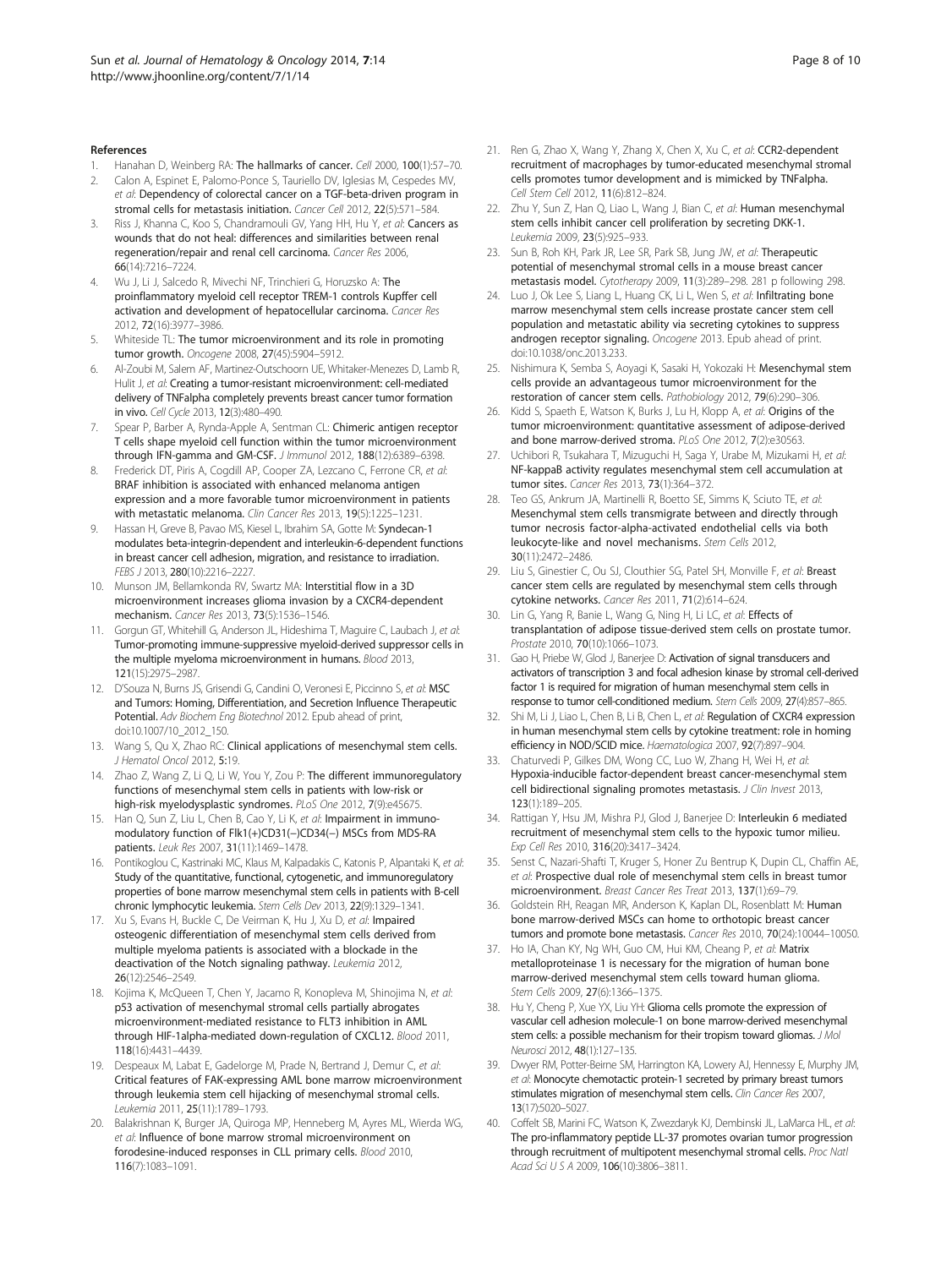- <span id="page-8-0"></span>41. Paunescu V, Bojin FM, Tatu CA, Gavriliuc OI, Rosca A, Gruia AT, et al: Tumour-associated fibroblasts and mesenchymal stem cells: more similarities than differences. J Cell Mol Med 2011, 15(3):635-646.
- 42. Grisendi G, Bussolari R, Veronesi E, Piccinno S, Burns JS, De Santis G, et al: Understanding tumor-stroma interplays for targeted therapies by armed mesenchymal stromal progenitors: the Mesenkillers. Am J Cancer Res 2011, 1(6):787–805.
- 43. Lecomte J, Masset A, Blacher S, Maertens L, Gothot A, Delgaudine M, et al: Bone marrow-derived myofibroblasts are the providers of pro-invasive matrix metalloproteinase 13 in primary tumor. Neoplasia 2012, 14(10):943–951.
- 44. Muehlberg FL, Song YH, Krohn A, Pinilla SP, Droll LH, Leng X, et al: Tissue-resident stem cells promote breast cancer growth and metastasis. Carcinogenesis 2009, 30(4):589–597.
- 45. Shinagawa K, Kitadai Y, Tanaka M, Sumida T, Kodama M, Higashi Y, et al: Mesenchymal stem cells enhance growth and metastasis of colon cancer. Int J Cancer 2010, 127(10):2323–2333.
- 46. Gottschling S, Granzow M, Kuner R, Jauch A, Herpel E, Xu EC, et al: Mesenchymal stem cells in non-small cell lung cancer–different from others? Insights from comparative molecular and functional analyses. Lung Cancer 2013, 80(1):19–29.
- 47. Suzuki K, Sun R, Origuchi M, Kanehira M, Takahata T, Itoh J, et al: Mesenchymal stromal cells promote tumor growth through the enhancement of neovascularization. Mol Med 2011, 17(7–8):579–587.
- 48. McLean K, Gong Y, Choi Y, Deng N, Yang K, Bai S, et al: Human ovarian carcinoma-associated mesenchymal stem cells regulate cancer stem cells and tumorigenesis via altered BMP production. J Clin Invest 2011, 121(8):3206–3219.
- 49. Brune JC, Tormin A, Johansson MC, Rissler P, Brosjo O, Lofvenberg R, et al: Mesenchymal stromal cells from primary osteosarcoma are non-malignant and strikingly similar to their bone marrow counterparts. Int J Cancer 2011, 129(2):319–330.
- 50. Lin JT, Wang JY, Chen MK, Chen HC, Chang TH, Su BW, et al: Colon cancer mesenchymal stem cells modulate the tumorigenicity of colon cancer through interleukin 6. Exp Cell Res 2013, 319(14):2216–2229.
- 51. Cao H, Xu W, Qian H, Zhu W, Yan Y, Zhou H, et al: Mesenchymal stem cell-like cells derived from human gastric cancer tissues. Cancer Lett 2009, 274(1):61–71.
- 52. Sun X, Cai H, Qian H, Zhu W, Yan Y, Xu H, et al: Mesenchymal stem cells isolated from human uterine cervix cancer tissues. Cell Biol Int 2011, 35(2):119–123.
- 53. Hernanda PY, Pedroza-Gonzalez A, van der Laan LJ, Broker ME, Hoogduijn MJ, Ijzermans JN, et al: Tumor promotion through the mesenchymal stem cell compartment in human hepatocellular carcinoma. Carcinogenesis 2013.
- 54. Xu X, Zhang X, Wang S, Qian H, Zhu W, Cao H, et al: Isolation and comparison of mesenchymal stem-like cells from human gastric cancer and adjacent non-cancerous tissues. J Cancer Res Clin Oncol 2011, 137(3):495–504.
- 55. Ding G, Shao J, Ding Q, Fang Z, Wu Z, Xu J, et al: Comparison of the characteristics of mesenchymal stem cells obtained from prostate tumors and from bone marrow cultured in conditioned medium. Exp Ther Med 2012, 4(4):711–715.
- 56. Johann PD, Vaegler M, Gieseke F, Mang P, Armeanu-Ebinger S, Kluba T, et al: Tumour stromal cells derived from paediatric malignancies display MSC-like properties and impair NK cell cytotoxicity. BMC Cancer 2010, 10:501.
- 57. Ramasamy R, Lam EW, Soeiro I, Tisato V, Bonnet D, Dazzi F: Mesenchymal stem cells inhibit proliferation and apoptosis of tumor cells: impact on in vivo tumor growth. Leukemia 2007, 21(2):304–310.
- 58. Lu YR, Yuan Y, Wang XJ, Wei LL, Chen YN, Cong C, et al: The growth inhibitory effect of mesenchymal stem cells on tumor cells in vitro and in vivo. Cancer Biol Ther 2008, 7(2):245–251.
- 59. Qiao L, Xu ZL, Zhao TJ, Ye LH, Zhang XD: Dkk-1 secreted by mesenchymal stem cells inhibits growth of breast cancer cells via depression of Wnt signalling. Cancer Lett 2008, 269(1):67–77.
- 60. Qiao L, Xu Z, Zhao T, Zhao Z, Shi M, Zhao RC, et al: Suppression of tumorigenesis by human mesenchymal stem cells in a hepatoma model. Cell Res 2008, 18(4):500–507.
- 61. Secchiero P, Zorzet S, Tripodo C, Corallini F, Melloni E, Caruso L, et al: Human bone marrow mesenchymal stem cells display anti-cancer activity in SCID mice bearing disseminated non-Hodgkin's lymphoma xenografts. PLoS One 2010, 5(6):e11140.
- 62. Otsu K, Das S, Houser SD, Quadri SK, Bhattacharya S, Bhattacharya J: Concentration-dependent inhibition of angiogenesis by mesenchymal stem cells. Blood 2009, 113(18):4197–4205.
- 63. Ho IA, Toh HC, Ng WH, Teo YL, Guo CM, Hui KM, et al: Human bone marrow-derived mesenchymal stem cells suppress human glioma growth through inhibition of angiogenesis. Stem Cells 2013, 31(1):146–155.
- 64. Huang WH, Chang MC, Tsai KS, Hung MC, Chen HL, Hung SC: Mesenchymal stem cells promote growth and angiogenesis of tumors in mice. Oncogene 2013, 32(37):4343–4354.
- Li Z: CD133: a stem cell biomarker and beyond. Exp Hematol Oncol 2013,  $2(1):17$
- 66. Xu WT, Bian ZY, Fan QM, Li G, Tang TT: Human mesenchymal stem cells (hMSCs) target osteosarcoma and promote its growth and pulmonary metastasis. Cancer Lett 2009, 281(1):32–41.
- 67. Karnoub AE, Dash AB, Vo AP, Sullivan A, Brooks MW, Bell GW, et al: Mesenchymal stem cells within tumour stroma promote breast cancer metastasis. Nature 2007, 449(7162):557–563.
- 68. Corcoran KE, Trzaska KA, Fernandes H, Bryan M, Taborga M, Srinivas V, et al: Mesenchymal stem cells in early entry of breast cancer into bone marrow. PLoS One 2008, 3(6):e2563.
- 69. Tsukamoto S, Honoki K, Fujii H, Tohma Y, Kido A, Mori T, et al: Mesenchymal stem cells promote tumor engraftment and metastatic colonization in rat osteosarcoma model. Int J Oncol 2012, 40(1):163-169.
- 70. Martin FT, Dwyer RM, Kelly J, Khan S, Murphy JM, Curran C, et al: Potential role of mesenchymal stem cells (MSCs) in the breast tumour microenvironment: stimulation of epithelial to mesenchymal transition (EMT). Breast Cancer Res Treat 2010, 124(2):317–326.
- 71. Bhattacharya SD, Mi Z, Talbot LJ, Guo H, Kuo PC: Human mesenchymal stem cell and epithelial hepatic carcinoma cell lines in admixture: concurrent stimulation of cancer-associated fibroblasts and epithelial-to-mesenchymal transition markers. Surgery 2012, 152(3):449–454.
- 72. Djouad F, Plence P, Bony C, Tropel P, Apparailly F, Sany J, et al: Immunosuppressive effect of mesenchymal stem cells favors tumor growth in allogeneic animals. Blood 2003, 102(10):3837–3844.
- 73. Razmkhah M, Jaberipour M, Erfani N, Habibagahi M, Talei AR, Ghaderi A: Adipose derived stem cells (ASCs) isolated from breast cancer tissue express IL-4, IL-10 and TGF-beta1 and upregulate expression of regulatory molecules on T cells: do they protect breast cancer cells from the immune response? Cell Immunol 2011, 266(2):116–122.
- 74. Montesinos JJ, Mora-Garcia Mde L, Mayani H, Flores-Figueroa E, Garcia-Rocha R, Fajardo-Orduna GR, et al: In vitro evidence of the presence of mesenchymal stromal cells in cervical cancer and their role in protecting cancer cells from cytotoxic T cell activity. Stem Cells Dev 2013, 22(18):2508–2519.
- 75. Liu Y, Han ZP, Zhang SS, Jing YY, Bu XX, Wang CY, et al: Effects of inflammatory factors on mesenchymal stem cells and their role in the promotion of tumor angiogenesis in colon cancer. J Biol Chem 2011, 286(28):25007–25015.
- 76. Waterman RS, Henkle SL, Betancourt AM: Mesenchymal stem cell 1 (MSC1)-based therapy attenuates tumor growth whereas MSC2-treatment promotes tumor growth and metastasis. PLoS One 2012, 7(9):e45590.
- 77. Kabashima-Niibe A, Higuchi H, Takaishi H, Masugi Y, Matsuzaki Y, Mabuchi Y, et al: Mesenchymal stem cells regulate epithelial-mesenchymal transition and tumor progression of pancreatic cancer cells. Cancer Sci 2013, 104(2):157–164.
- 78. Cho JA, Park H, Lim EH, Lee KW: Exosomes from breast cancer cells can convert adipose tissue-derived mesenchymal stem cells into myofibroblast-like cells. Int J Oncol 2012, 40(1):130–138.
- 79. Han Z, Tian Z, Lv G, Zhang L, Jiang G, Sun K, et al: Immunosuppressive effect of bone marrow-derived mesenchymal stem cells in inflammatory microenvironment favours the growth of B16 melanoma cells. J Cell Mol Med 2011, 15(11):2343–2352.
- 80. Cheng J, Li L, Liu Y, Wang Z, Zhu X, Bai X: Interleukin-1alpha induces immunosuppression by mesenchymal stem cells promoting the growth of prostate cancer cells. Mol Med Rep 2012, 6(5):955–960.
- 81. Jing Y, Han Z, Liu Y, Sun K, Zhang S, Jiang G, et al: Mesenchymal stem cells in inflammation microenvironment accelerates hepatocellular carcinoma metastasis by inducing epithelial-mesenchymal transition. PLoS One 2012, 7(8):e43272.
- 82. Shin SY, Nam JS, Lim Y, Lee YH: TNFalpha-exposed bone marrow-derived mesenchymal stem cells promote locomotion of MDA-MB-231 breast